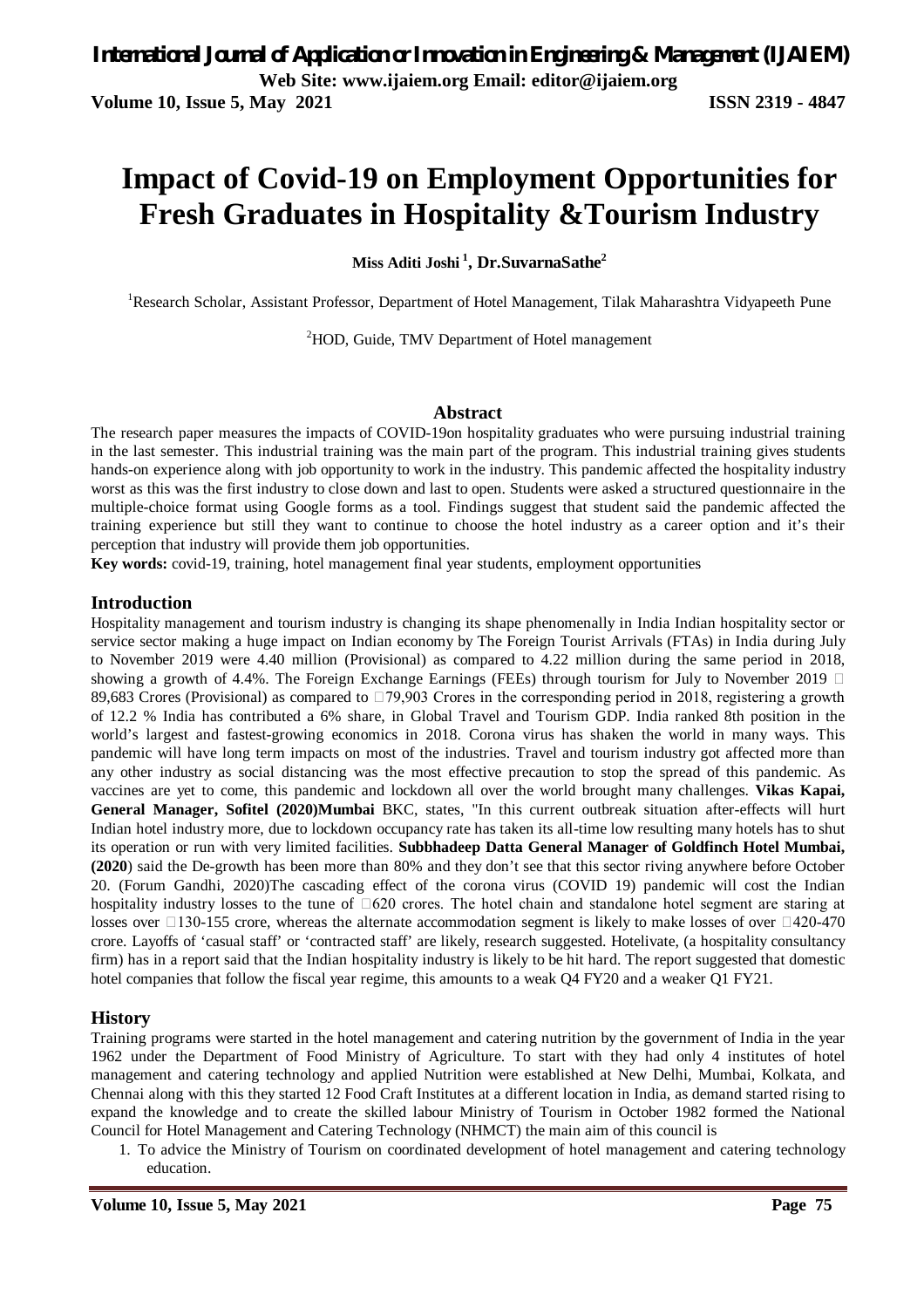## *International Journal of Application or Innovation in Engineering & Management (IJAIEM)* **Web Site: www.ijaiem.org Email: editor@ijaiem.org Volume 10, Issue 5, May 2021 ISSN 2319 - 4847**

- 2. To implement international standards in the area of Human Resource Development for the hotel sector.
- 3. To standardize the courses and infrastructure requirements for the institute imparting education and training in hospitality management
- 4. To organize faculty development program for staff who is part of this institute.

Due to modernization and technological advancement in the country, this course gain lot of popularity amongst the students this percentage has increased every year as a student has seen a lot of opportunity in this industry all over the country and therefore to cope up with increasing demand Government gave permission to open more institute so at present there is 41 Hotel Management institute comprising of 21 Central IHM'S , 8 state IHM'S 12 Private IHM'S and food craft institute following national council curriculum. National Accounts (prepared every year by Ministry of Statistics & PI) measure the growth and contribution of various sectors like manufacturing, agriculture, services such as banking, transport, insurance, etc., while computing the GDP of the country. However, the System of National Accounts is not able to measure the growth and contribution of tourism in GDP. This is because tourism is not an industry in the way industry is defined in the System of National Accounts. "*Tourism is a demand-based concept defined by its consumption and not by its output".(*ministry of tourism annual report 2018) Industries defined in National Accounts, such as Air transport, Hotel & Restaurants, etc. produce the same output irrespective of whether it is consumed by tourist or non- tourist. It is the consumption of tourists that defines the tourism economy, which is not available in the National Accounts. Therefore, there is a need for preparing Tourism Satellite Account for assessing the contribution of tourism in GDP.Hotel Management is part of the tourism industry. When Indian tourism ministry started selling India as tourism product to an international market and its people, there were many facets on which Government gave focus such as building good infrastructure, to make tourism product most sellable into the market. To sell any product in to the chosen market it is most important to focus on 7P's of marketing which is Product Price, Place, Promotion, Process, and People. In travel and tourism and hospitality sector people are the main part of the product because this is service industry where people are serving people. In other words costumers are also people and servers are also people, therefore to generate good and skilled manpower is the main agenda, to achieve this agenda, institute of hotel management came into existence to serve people uniformly, to understand and satisfy their needs and wants to generate revenue. Hotel management institutes are all over India runs under NHMCT in all the major state of India and in the private sector it's offered by many deemed state and open university this course have tow option of 3 years degree program and 4 years degree program, which includes semester pattern along with industrial training twice, one is for 45 days and one is for 5months. This industrial training makes a huge impact on students; this industrial training is a main part of the course, this industrial training is a deciding factor for the students whether they want to be a part of the hotel industry or diversify them or choose a different career. This industrial training is dived into 2 stages both stages are equally important and makes a different impact on students as first training happens for 45 days where students are comparatively new in the industry they have a very vague idea about the hotel management when they enroll for the hotel management course and when they reach to the last part of the program where they go for the 5 months industrial training it becomes deciding factor for their career.

**Importance of industrial training**: Industrial Training is a short - term training in the hotel industry. Generally, these training are carried out by the hotels for summer and winter batches. Students from Hotel Management College work in the hotel for a specific period. Industrial training helps the student to work with the industry and learn new skills that are not possible to develop in the industry. The hotel industry has the highest manpower requirement. The attrition rate is very high in the industry. that is the process of removing employee's form the job is highest in the hospitality industry than any other industry, therefore, it's very important for the hospitality students to go for a hotel industry training to know the reality of working in the industry while deciding their career opportunities. Colleges that provide tourism & hospitality courses emphasize the importance of practical training & make efforts to develop internship programs for students. Industrial training is well-thought-out because it is one of the positive strategies for the colleges to complete for a large intake of students by promoting an all-inclusive syllabus with an attractive training program. Students always demand well- organized internship programs so they can get benefits of professional skills while at the same time. Industry always plans new ways to train student trainees in their organization. There are many positive effects for all parties by forming a triangular partnership between, students, school & industry. Quality of a successful internship program that will attract student choices of future careers in the tourism & hospitality industry. It is stated that a bad internship experience can just turn a young person away from the industry to attract as many graduate students as possible to start their careers in the tourism & hospitality industry. A quality program only can be developed when the two parties have the answers for the following question: What do students expect before commencing the internship? What do students perceive after the internship? Institutes provide intense academic & practical knowledge to students. Thus, theoretical education & practical knowledge of students help them to cope with the industrial work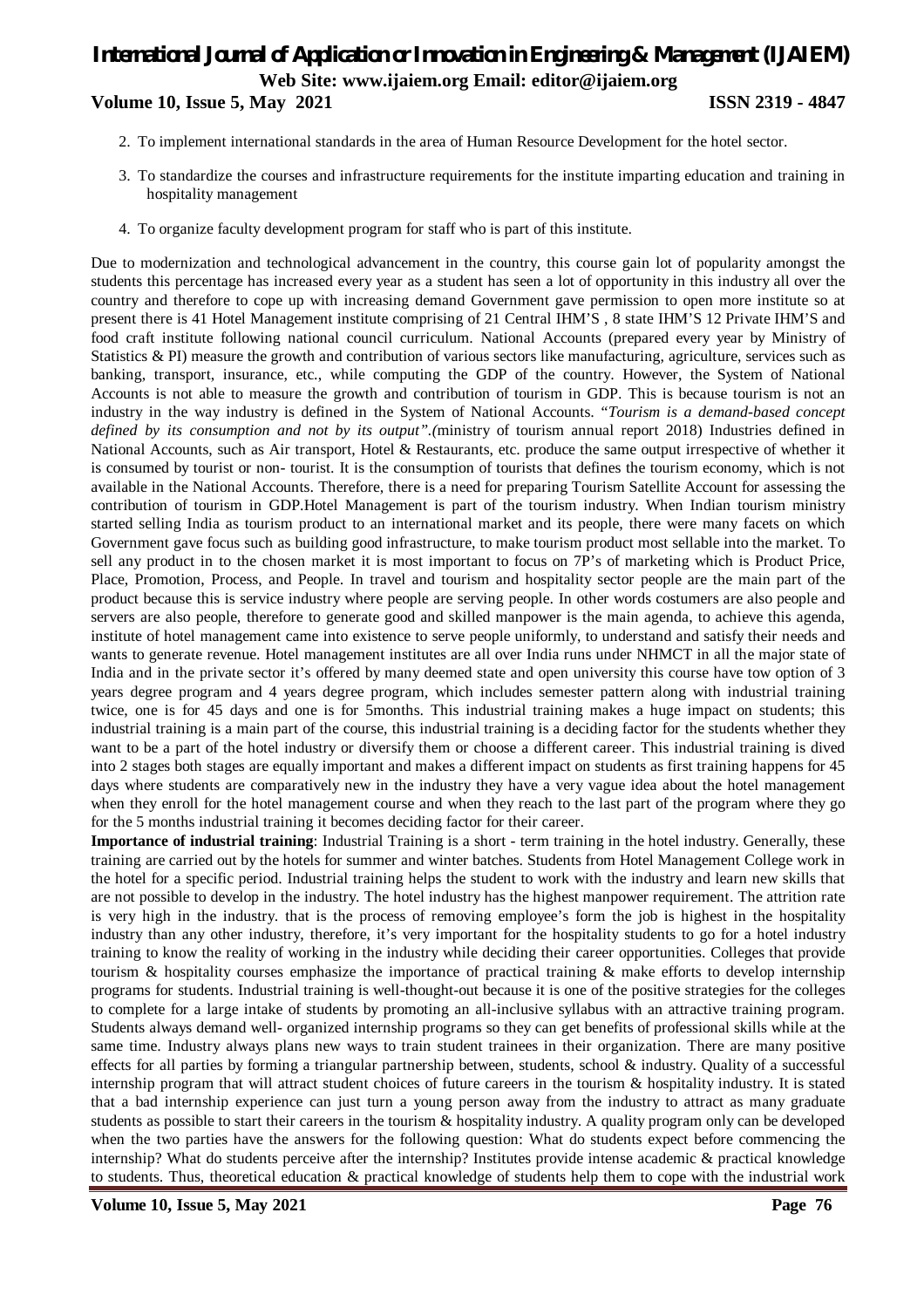### **Volume 10, Issue 5, May 2021 ISSN 2319 - 4847**

culture. Due to the industrial training students might change their attitude towards hotel jobs. The hotel expects from the graduate students that they should have intense theory & good practical knowledge. When hotels are recruiting students, they give the values for the good academic background  $\&$  knowledge  $\&$  they also give importance towards theoretical & practical understanding & skill development or industry-based experience. This qualification is acquired during hotel industrial training experiences. An industrial internship is a very important part of an academic curriculum in educational activity institutes. An internship is a chance for undergraduate students to include workrelated experience & knowledge into their formal education in a university by participating in supervised & planned work in the world by professional environments. (**Renganatham, Chang, & Karin 2012**Recently in Malaysia, there has been much concern about the mismatch of the standard of university graduates thereupon of commercial expectations. Many undergraduates churned out by universities lack essential, which successively, contributes to the rise within the number of unemployed graduates within the country of these have promoted the Govt. to position more emphasis on university students, industrial internship program during their studies.

**Need of study:** researcher would like to take this topic for the research to understand how this pandemic has impacted on hotel management students those who were doing final year industrial training. This training is major factor while doing hospitality course and it gives platform for student to work in industry and it also provides employment opportunities to them.

#### **Objectives**

- 1. To study the perception of industrial training of final year students studying hospitality courses
- 2. To analyze the impact of industrial training on final year students studying hospitality courses
- 3. To find out whether hospitality students intend to pursue their career in the hospitality and tourism industry after post-COVID-19
- 4. What factors students found important when considering industrial training?

#### **Hypothesis**

H1 =Perception changed about industrial training final year students studying hospitality courses

- $H2$  = there is an impact of industrial training on final year hospitality students
- H3=Hospitality students intend to pursue their career in the hospitality and tourism industry after post-COVID-19

#### **Literature review**

Research paper titled "Students' Perceptions of Careers in Ghana's Hospitality and Tourism Industry" (Maame Nyahan & Martin, 2020) Training is the development of the knowledge, attitudes, and skills required by an organization to perform a particular job. Training is carried by an organization to increase the knowledge, skills and to modify behavior Training contributes to the economic growth of a nation and it is considered as an investment. It improves the behavior of the individual and the perspective. The study is on the 'Perception of Training practices & development economy' by using the cross-section survey. Data were collected by surveying the hotel. In this survey questioner were filled by the trainees. This study was done in Ghana questioner was filled by 195 full-time employees from 61 registered hotels, and the responses were registered by the percentage. In this study, it is found that the reaction of the employees on the trainees was inadequate. This all was affecting the service delivery. The hotel manager should inspect all this and invest in the staff training should ensure weather the hotel employees are gaining the knowledge, skills necessary to improve service delivery. This study reflects that how hotel management & employees must pursue proper training practices to improve service delivery. Hotel employee's failure like job satisfaction, lack of motivation, employee behavior and attitude will affect the service delivery. As a result investment in training will contribute by raising the performance of the hotel and provided to employees will help them to achieve organizational goals with high confidence.

Research paper titled **"**Faculty and Student Perceptions of the Importance of Management Skills in the Hospitality Industry" by (Quinn, Katherine & Nicole 2019**)** this research highlights an understanding of teacher and student perceptions of the within the hospitality industry. Study forces on the fact that there's inconsistent agreement among faculty and students regarding the importance of SCANS-specific competencies in hospitality graduates. There is no argument that industry skills are critical within the way forward for hospitality graduates. Finally, the hospitality students included during this study who were enrolled during a very skill-based curriculum were confident that their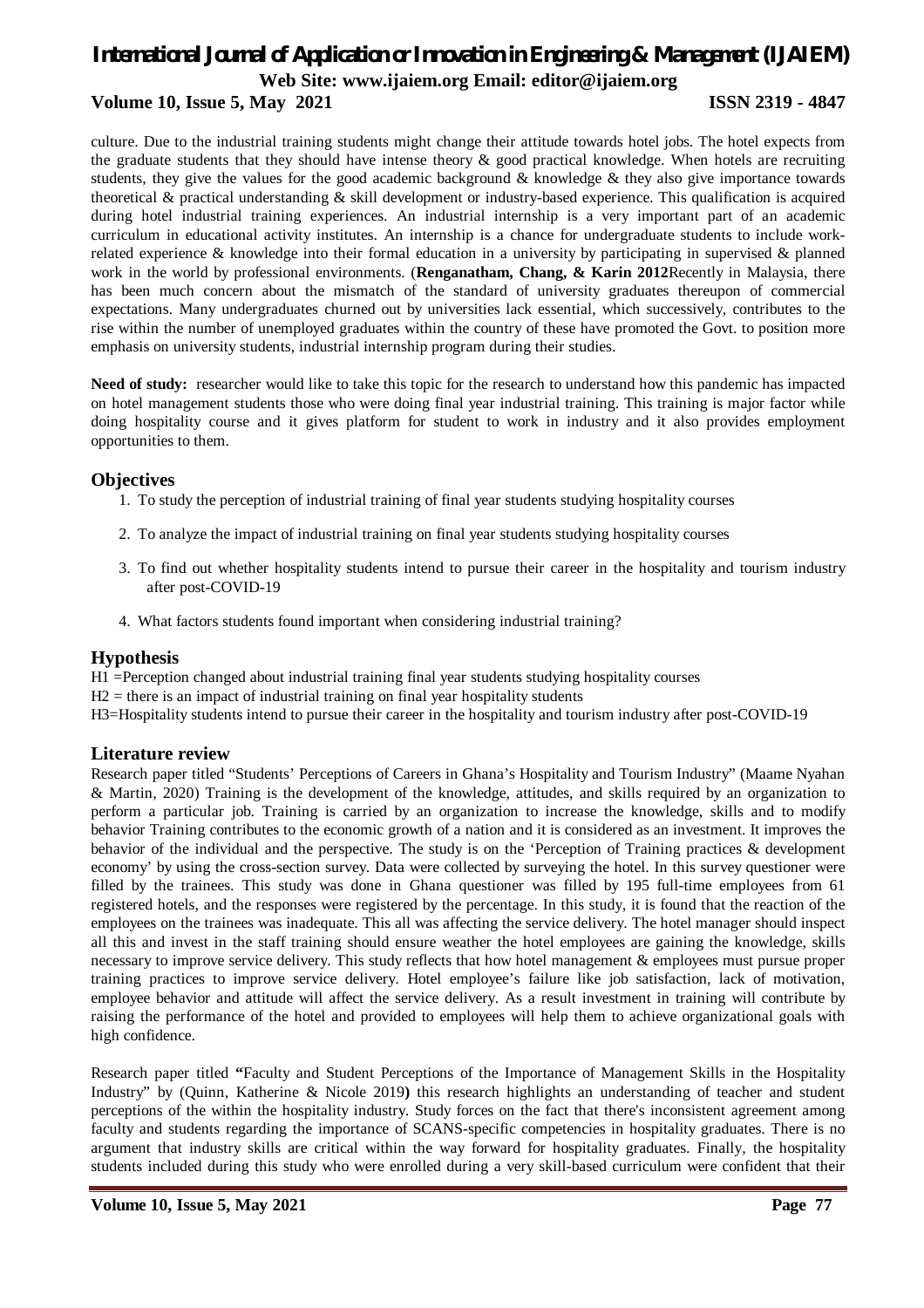# *International Journal of Application or Innovation in Engineering & Management (IJAIEM)*

**Web Site: www.ijaiem.org Email: editor@ijaiem.org**

#### **Volume 10, Issue 5, May 2021 ISSN 2319 - 4847**

program is preparing them with the specified skills and competencies that they will need for his or her future career. Hospitality programs should work closely with industry board members, internship partners, and campus recruiters to create sure that the skills, competencies, and ex-perennial learning opportunities students are being exposed Strong, consistent internships and work-study programs, both during the faculty year and out of doors of it, must be developed and used as a way in career development. Local hospitality organizations should be identified and work programs developed for faculty kids to participate in freshman through senior year. Working while at college can help students understand the actual facets of the industry, make coursework more relevant, and help them develop crucial workplace skills outside the classroom. This ultimately prepares students for the transition from instruction to full-time employment.

Research paper titled "Perception of Students towards Hotel Management Courses and Industry-A Study of Central University of Haryana". By (Dilbag Singh, 2017) the travel and tourism sector is the highest revenue-generating sector at the national and the increase in employment in the sector. This research paper is focused on the perception of students towards the educational carrier in hotel management & travel and tourism courses. A questionnaire was programmed to understand the perception and the attitude o0f the student towards the carrier and education in the industry. The responses acceptance of students in the sector by the employees because of the educational factor almost majority of the employees in this sector are uneducated, unskilled, illiterate because of all this employee behavior towards the student of Travel and Tourism, Hospitality management is not well. Due to this, the student is dissatisfied with this sector. The future of the industry depends on the quality and the motivation of its potential employees. Employees should be motivated and should get a proper appraisal and the internship programs due to this employee will be positive towards the organization and will have job satisfaction values of job. Because of all this, the employees promote the hospitality courses and prefer this to their friends and relatives.

Research paper titled "Perception of Final Year Hotel Management Students towards Working in Hotel Industry" by (Pol1 & Patil 2015) The research paper is been focused on the final year students who had been completed their industrial training  $\&$  are ready to job in the hotel. The finding also shows that the student has to do a job in the industry or to study further in the hospitality industry. Sometimes students get negative experiences or de-motivating experiences during the internship period it may influence their image about the industry. The research study investigated with final year students of hotel management collages perception towards work in the industry. The study is based on the perception of final year hotel management students who had gone through industrial training in the hotel. This research is focused on the impact of job culture in the hotel on the hotel management students. After the research, the responses received from students about the hotel industry. The majority of hotel management students have been in a change in their minds after the actual work experience in the hotel industry during the industrial training. Many students are unsure about the decision of working in the hotel industry work. As per the student observation during the training, there are average promotion opportunities in the hotel jobs. The students feel that there is average respect for hotel jobs as compared to their jobs. The students responded that there is relatively good money earned in hotel jobs so the investment on hotel management school is generally the right decision, but the respondent feels the money offered is less compared to long hour shift, it is suggested that there is no overtime for the staff & if it is they should be paid for their extra hours. Many times, the low salary packages offered by hotels are the reason for the negative attitude of students. Students strongly disagree that working in the hotel provides job security. This is the major sample which disagree that hotel jobs are an advantage.

Research paper titled "Students perception of industrial internship programme. Education and Training" by, (Renganatham, Chang, & Karin 2012) this paper describes & explores the industrial internship program conducted in university has made it compulsory for its undergraduate students to undergo an eight-month internship program before the completion of their studies. This study attempted to work out students learning experiences, the pre-placement activities & assistance during the industrial internship. Findings show that the scholars do stand to achieve from the eight-month industrial internship program. An experience like address & writing skills & learning to figure in terms will enhance the student's employability in the future after graduation. The scholars also perceive favorable preplacement activities & assistance. The findings stress the requirement to possess a well-structured industrial internship program. It's well acknowledged that the most aim of any industrial internship is to supply students with engagement & participation in a real work environment. After all, internship programs do have limited time for the interns to realize practical experience. Therefore, a well-structured program will ensure greater opportunities for the interns to achieve the much-needed working experience within the limited time given to them.

### **Research Methodology**

**Sample**: Total 50 students participated in the survey out of which 7students were studying in BHMCT course which is 4 years degree and, 43 were studying in BBAHT course which is 3 years degree of their graduation. The questionnaire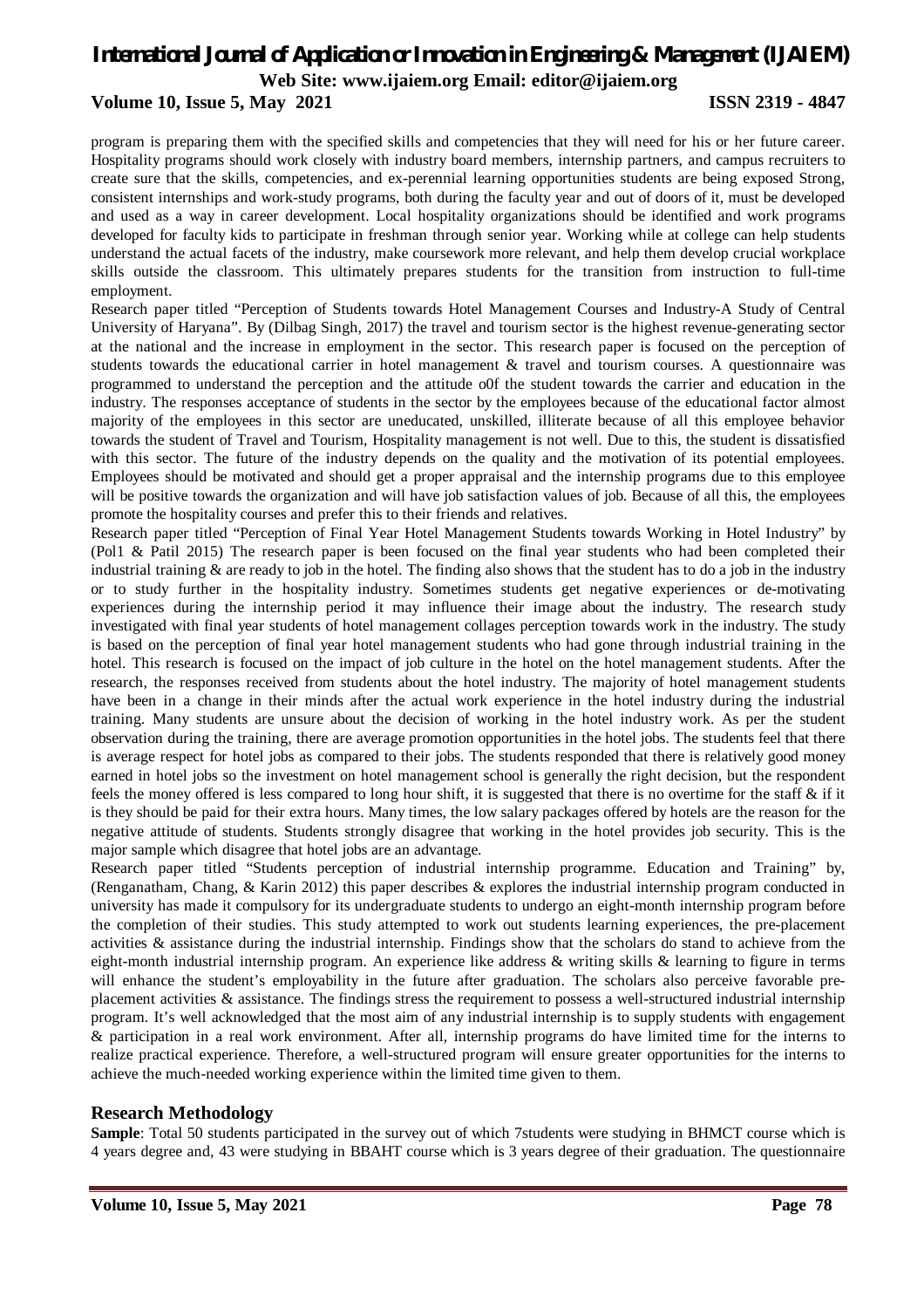#### **Volume 10, Issue 5, May 2021 ISSN 2319 - 4847**

was filled by the students studying in Tilak Maharashtra Vidyapeeth institute of hotel management and catering technology.

**Questionnaire**: A structured questionnaire which consists of MCQ to record the perception of students towards the Hospitality Industry. The perception of students was recorded on a likert five point scale in which 5 was scored as Strongly Agree, 4 as Agree, 3 as Neutral/Not Sure, 2 as Disagree and 1 as Strongly Disagree

.**Secondary Data:** was gathered from the literature previously written through research papers, government reports, news articles etc.

**Results and Discussions:** Demographic profile of respondents is elaborated by pie diagram. Data given in pie diagram indicate that 77.5% of respondents were male, and22.5% female. Maximum number of respondents 16were in the age of 22 years followed by of 7 in the age of 20 years,6 were in the age of 24,5 were in the age of 23 ,4 in the age of 21, 1 in the age 32,25 1 in the age of 25. 85% of the students were from BBAHT course which is 3 years degree and 15% from BHMCT which is 4 years degree course both courses have industrial training at the last semester. Students trained indifferent cities out of which Pune 67%, Delhi 2.5%, and Bengaluru 2.5%, Mumbai 5%, France13% and Germany10%. Data indicate that 77.5% of respondents were male, and22.5% female. 16 respondents s are of 22 years old , 7 are of 20 years old , 6, are of 24years old , 5 are of 23 years old , 4 are of 21 years old , 1 is 32 years old and 1 is 25 years old. So the range is from 32 to 20. 85% are from BBAHT course which is 3 years degree and 15% are from BHMCT which is 4 years degree.

57.5% and 30% respondents were excited to go for the training , their response was between strongly agree and agree respectively where 12.5%were neutral. Data show that 47.5%students said they were expecting that they will gain practical knowledge.17.5% said all of the above where 15% said dream will come true .7.5% said confused, and 7.5% said proud to work with brands. 5%said it will be Glamorous. 70% said they learned both skills operational skills and managerial during the training, 27.5% said they learn only operational skills and 2.5 % said only managerial skills. The questionnaire included the ranking question of learning of the soft skills while the students were on training. The responses show that 'communication' was ranked as the most acquired soft skill in the due time of the training. 13 respondents out of 40 ranked it on number 1 followed by time management (6 respondents), motivation and active listening (4 respondents each). Other soft skills like team work, work ethics, empathy etc. got negligible response. This shows that in-spite of the importance of ethics and teamwork it is not what the students actually learn on training.

52.5% said they agree and 15% said strongly agree to the question that it will give them opportunity after completing the training they will get the job in the industry 30% they are neutral, her 2.5%said strongly disagree. 95% students said that industrial training is a major contributing factor for career development and 5% disagree to it. Looking at the result 45% student strongly agree and 47%agree , 7.5% they are neutral, so combining agree and strongly agree which is 92% of respondent of total sample size that they have seen good improvement after the final day of the training said so there is a good impact of the training on the students. Respondents worked in good five star hotel in metro cities of India where hotels paid stipend to the trainee, results show that 42.5% agree followed by 20% strongly agree,12.5% were neutral said that they are satisfied with the amount of stipend , where 17.5%were disagree to the stipend given and 7.5% were strongly disagree. 60% of the Respondents agree that hotel staff were very helpful ad supportive during the training period, where 27.5% are strongly agree to the same ,followed by 12.5% are neutral. 90% students said Covid -19 pandemic did affect the training experience, 7.5% were neutral and 2.5% were disagreeing to it. 80% respondent said transition was positive from being student to trainee which is a very positive side.20% said they are neutral about it. 75% students said they would like to work in the hotel industry after Covid -19, where 20% were not sure and 5% said they will go for further studies. 47.5% respondents said that their area of interest did change after the completion of the training the 12.55 said main reason was timing and stress full job nd growth opportunities shared equal 5%. 30% said their area of interest did not change at all.

#### **Hypothesis Testing**

**H0 = Perception about industrial training do not change for final year students studying hospitality courses H1 =Perception about industrial training of final year students studying hospitality courses do change**

To find out the perception about training of final year students, following question was asked Do you feel industrial training is a major contributing factor in career development? Data says total of 95% students positively replied feeling that industrial training is a major contributing factor in career development of hospitality courses this spread was between agree and strongly agree. The result is significant there for the null  $(H_0)$  is rejected and alternative hypothesis  $(H<sub>1</sub>)$  has been accepted.

 $H_0$  = there is no impact of industrial training on final year hospitality students  $H_2$  = there is an impact of industrial training on final year hospitality students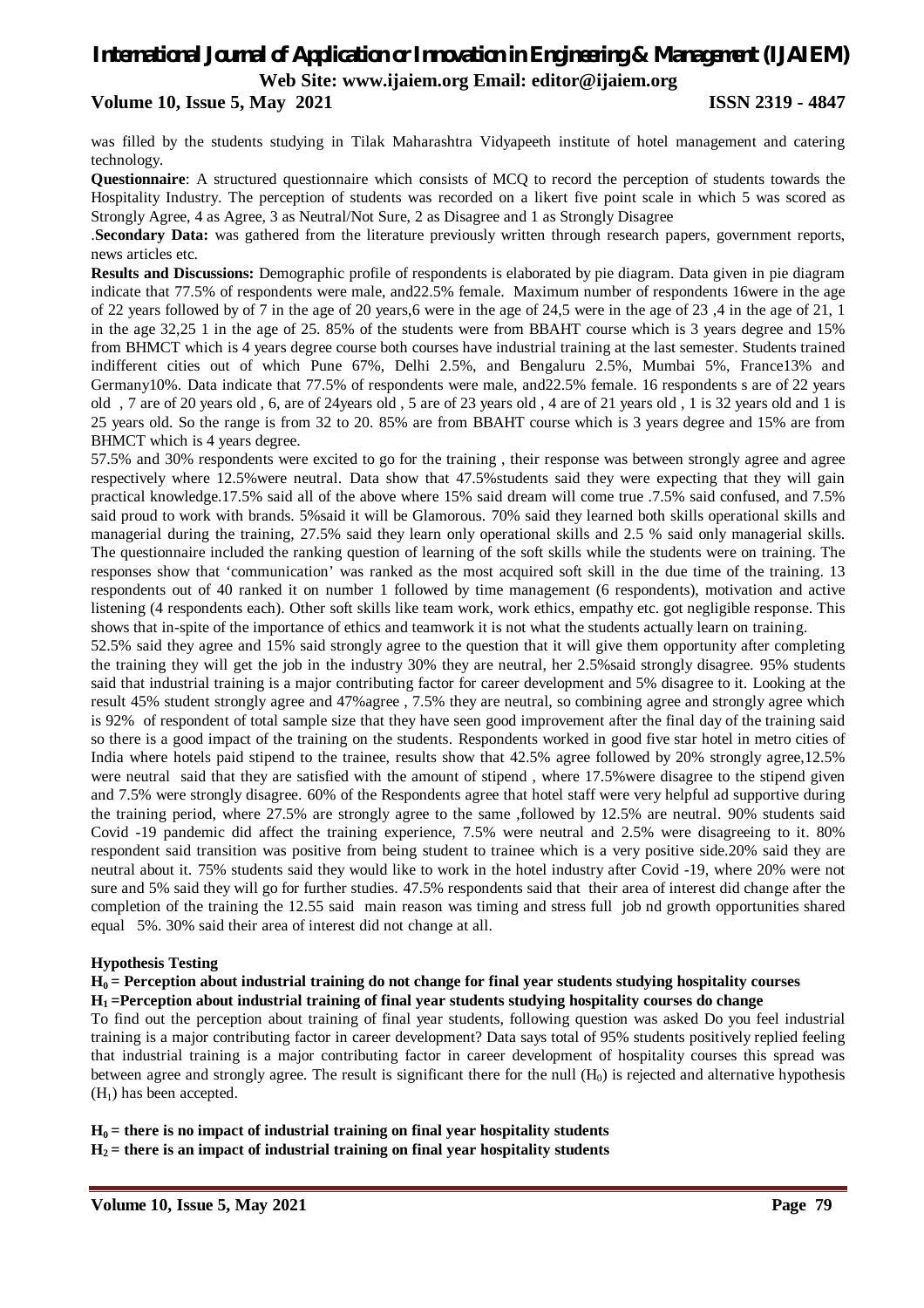# *International Journal of Application or Innovation in Engineering & Management (IJAIEM)*

**Web Site: www.ijaiem.org Email: editor@ijaiem.org**

#### **Volume 10, Issue 5, May 2021 ISSN 2319 - 4847**

To find out the significant difference between the impacts of training of final year students independent sample t-test was applied the results of the same are expressed below question for the same was Were student excited or enthusiastic to join training? And second question was Have you observed an improvement in yourself after the final day of the training?

Mean: -0.19  $\mu = 0$  $S2 = SS/df = 10.48/(42-1) = 0.26$  $S2M = S2/N = 0.26/42 = 0.01$  $SM = \sqrt{S2M} = \sqrt{0.01} = 0.08$ T-value Calculation:  $t = (M - \mu)/SM = (-0.19 - 0)/0.08 = -2.44$ 

The value of t is -2.442056. The value of p is .0095. The result is significant at  $p < .05$  the result is significant there for the null  $(H_0)$  is rejected and alternative hypothesis  $(H_2)$  has been accepted.

#### **H0= Hospitality students do not intend to pursue their career in the hospitality and tourism industry after post COVID-19**

#### **H3=Hospitality students intend to pursue their career in the hospitality and tourism industry after post COVID-19**

To find out the whether the hospitality students intend to pursue their career in the hospitality and tourism industry after post COVID-19, following question was asked Would you like to continue to Work in Hotel Industry or Choose Hotel Industry as Career option after Covid-19? Did covid-19 pandemic affect your training experience?

Data says total of 90% students said that covid-19 did affect the training experience this spread was between agree and strongly. And 75% students said that they will continue to work in the hotel industry, 20% may be the result is significant there for the null  $(H_0)$  is rejected and alternative hypothesis  $(H_3)$  has been accepted

#### **Findings: following** findings of the data suggest following things

Hospitality student who were studying degree program 4 years and 3 years due to covid-19 their training experience got affected they had to finish the industrial training before the end date , but still 95% of the student would like to work in the hotel industry after Covid -19 as this industrial training was at the end of the program which was the major deciding point whether to continue in hotel industry or choose another industry as further career option and be part of the industry when it got most affected.

Data findings suggests that student overall had a good training experience during the industrial training, student were trained in India, as well as outside of India in five star hotels, they learned managerial and operational skills, during the training, managers, supervisor were also very helpful .57% student were sure that after completing training they will get job in the industry.

Before joining the training 87% students were excited,47.5% students said they were expecting that they will gain practical knowledge during the training and 92% Students observed good improvement in themselves on the last date of the training and 80% student had positive transition from being student to trainee. The most learned soft skill was communication followed by active listening and time management.

42.5% Student said that they are satisfied with the amount of stipend , they are getting followed by 20% strongly agree,12.5% weere neutral where 17.5%were disagrre to the stipend given and 7.5% were stongly disagree. 47.5% respondenat said that their area of interse did change after the completion of the trainng the 12.55 said main resaon was timing and stress full job nd growth opprtuninties shared eual 5%. 30% said their area of interst did not changed at all.

**Limitations:** this research is done using sample size of 40 students who were pursuing hotel management degree in Pune at Tilak Maharashtra Vidyapeeth. This university is Deem to be university, they have designed the course in unique way where student pursue the industrial training at the last semester, and therefore the sample size is small. This industrial training at the last semester helps them to get absorb in the industry immediately as they do not have to come back to the university again to complete the semester, where as the state university winch is Pune university offers this industrial training in  $4<sup>th</sup>$  semester so student have to come back and complete the  $5<sup>th</sup>$  and  $6<sup>th</sup>$  semester in the university.

**Conclusion: covid-19** pandemic has hit the hotel industry worst. Students who were doing the industrial training they got affected most, as hotel terminated the training before the end date as lockdown norms were implemented very strictly. Data finding suggest that students had over all good training experience though pandemic was there, their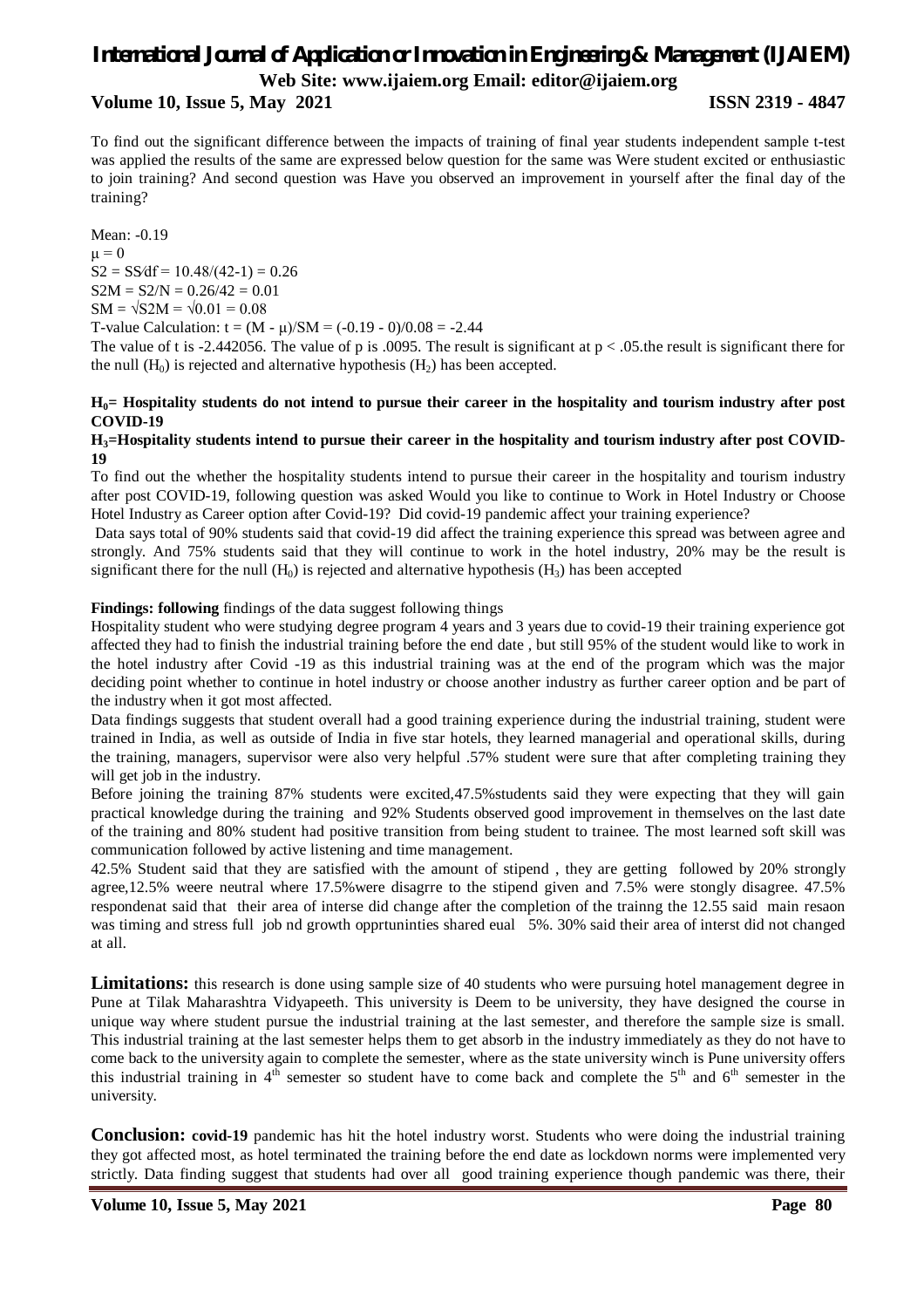**Volume 10, Issue 5, May 2021 ISSN 2319 - 4847**

perception about changing the industry or choosing this industry as career option immediately after the graduation did not change 95% student want to continue to be part of the industry.

### **Reference:**

- 1. Alexander, M. (2007). Reflecting on changes in operational training in UK hospitality management degree programmes. International Journal of Contemporary Hospitality Management, 19(3), 211–220. https://doi.org/10.1108/09596110710739912
- 2. Amissah, E. F., Opoku Mensah, A., Mensah, I., & Gamor, E. (2020). Students' Perceptions of Careers in Ghana's Hospitality and Tourism Industry. Journal of Hospitality and Tourism Education, 32(1), 1–13. https://doi.org/10.1080/10963758.2019.1654884
- 3. Chalapati, S., Leung, R., & Chalapati, N. (2018). Exploring factors affecting first-year students' learning experiences: A case study of a private university in Taiwan. Student Success, 9(4), 25– 39. https://doi.org/10.5204/ssj.v9i4.651
- 4. Chand, M., & Ambardar, A. (2010). Training and Development Practices in Indian. International Journal of Marketing & Human Resource Management, 1(1), 42–57.
- 5. Datta, A. (2015). the Career Perception-a Study in Context of. (February), 146–152.
- 6. El-Houshy, S. (2018). Hospitality Students' Perceptions towards Working in Hotels: a case study of the faculty of tourism and hotels in Alexandria University. (2002), 800–819. Retrieved from http://arxiv.org/abs/1807.09660
- 7. Ezeuduji, I. O., Chibe, M. E., & Nyathela, T. (2017). Hospitality management study programme and students' perceptions: universities in South Africa. Journal of Teaching in Travel and Tourism, 17(4), 313–324. https://doi.org/10.1080/15313220.2017.1399850
- 8. Furunes, T. (2005). Training paradox in the hotel industry. Scandinavian Journal of Hospitality and Tourism, 5(3), 231–248. https://doi.org/10.1080/15022250510014372
- 9. Had, C. (2009). focus f aCulTy and s TudenT w ork u nConvenTional u rbanizaTion. European Journal of Housing Policy, 15(Crp 402), 21–41.
- 10. Industry, H. (2015). ISSN : 2249-5894 ISSN : 2249-5894. 5(12), 96–103.
- 11. Industry, H. (2020). Re-opening Tourism after Novel Corona Pandemic : A Strategic Focus for Travel Re-opening Tourism after Novel Corona Pandemic : A Strategic Focus for Travel and Tourism & Hotel Industry in Sri Lanka. (May).
- 12. IANS, 2020, 'The Impact Of COVID19 On Hospitality Sector', Times Of India.com, published on 22nd April 2020, viewed on 10th June 2020, https://timesofindia.indiatimes.com/business/india-business/the-impact-of-covid-19-on-thehospitality-sector/articleshow/75290137.cms
- 13. Journal, U. G. C. C., & Kasare, K. S. (2020). Effects of Coronavirus Disease ( COVID -19 ) on Tourism Industry of India Studies in Indian Place Names. (35), 362–365.
- 14. Kashif, M. M., Benazirabad, S., & Javed, M. K. (2020). International Journal of Medical Science in Clinical Research and Review Demystify the Covid-19 Effect on Restaurant. (May).
- 15. Kumar, Amit. (n.d.). Disastrous impact of Coronavirus ( COVID 19 ) on Tourism and Hospitality Industry in India.  $XII(V)$ , 698–712.
- 16. Kumar, Anoop. (2015). Changing Perception of Students toward Hospitality Industry: A Comparative Analysis. International Journal of Tourism & Hospitality Reviews, 1(1), 07. https://doi.org/10.18510/ijthr.2014.112
- 17. Kusluvan, S., & Kusluvan, Z. (2000). Perceptions and attitudes of undergraduate tourism students towards working in the tourism industry in Turkey. Tourism Management, 21(3), 251– 269. https://doi.org/10.1016/S0261-5177(99)00057-6